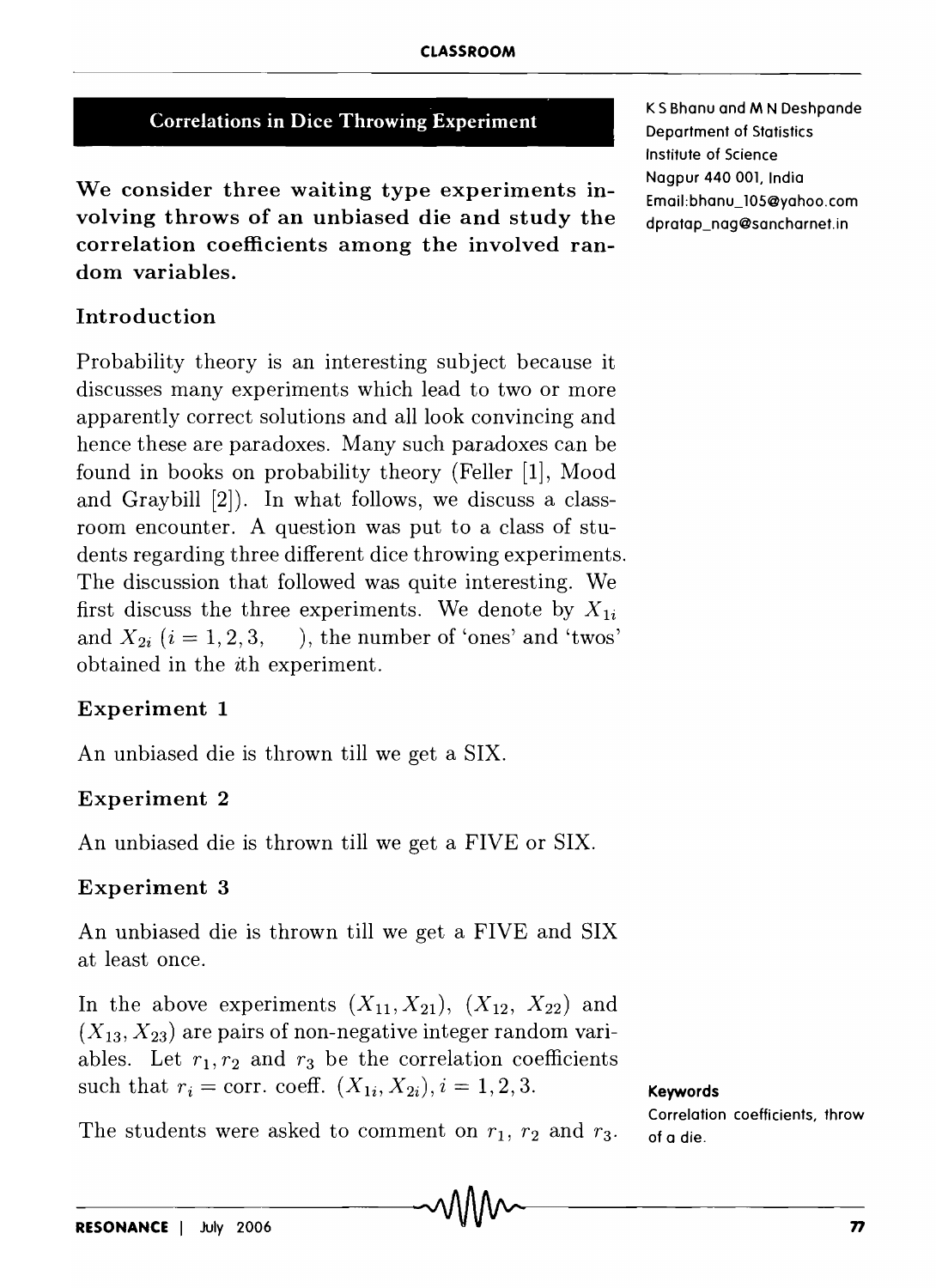They quickly responded that all the three correlation coefficients will be equal or nearly equal with the reasoning that  $P(one) = P(two) = 1/6$  every time. However when the three *r's* were evaluated, they were surprised to find that the three values of *r* obtained were not even nearly equal!

We give below the joint distributions of  $(X_1, X_2)$  in the above mentioned experiments.

Experiment 1:

 $p(x_1, x_2) = 1/3[(x_1 + x_2)!/x_1!x_2!](1/3)^{x_1+x_2}$ 

Experiment 2:

 $p(x_1, x_2) = 1/2[(x_1 + x_2)!/x_1!x_2!](1/4)^{x_1+x_2}$ 

Experiment 3:

$$
p(x_1, x_2) = 2[(x_1 + x_2)!/x_1!x_2!][(1/3)^{x_1+x_2} - (1/4)^{x_1+x_2}]
$$

In each case  $x_1$  and  $x_2$  are non-negative.

We derive the joint distribution of  $(X_1, X_2)$  for the first experiment. A similar reasoning can be used to obtain the joint distributions of the variables involved in the other two experiments.

# Joint Distribution of  $(X_1, X_2)$  for Experiment 1

Let  $X_1$  denote the number of 'ones',  $X_2$  denote the number of 'twos' and  $X_3$  denote the number of 3,4 and 5 obtained till the termination of the experiment (We note that the experiment stops as soon as we get a SIX).

Using multinomial distribution, we can obtain the joint distribution of  $X_1, X_2, X_3$  as follows:

$$
p(x_1, x_2, x_3)
$$
  
= [(x<sub>1</sub> + x<sub>2</sub> + x<sub>3</sub>)!/x<sub>1</sub>!x<sub>2</sub>!x<sub>3</sub>!](1/6)<sup>x<sub>1</sub></sup>(1/6)<sup>x<sub>2</sub></sup>(3/6)<sup>x<sub>3</sub></sup>(1/6),  
x<sub>1</sub>, x<sub>2</sub>, x<sub>3</sub>  $\geq$  0